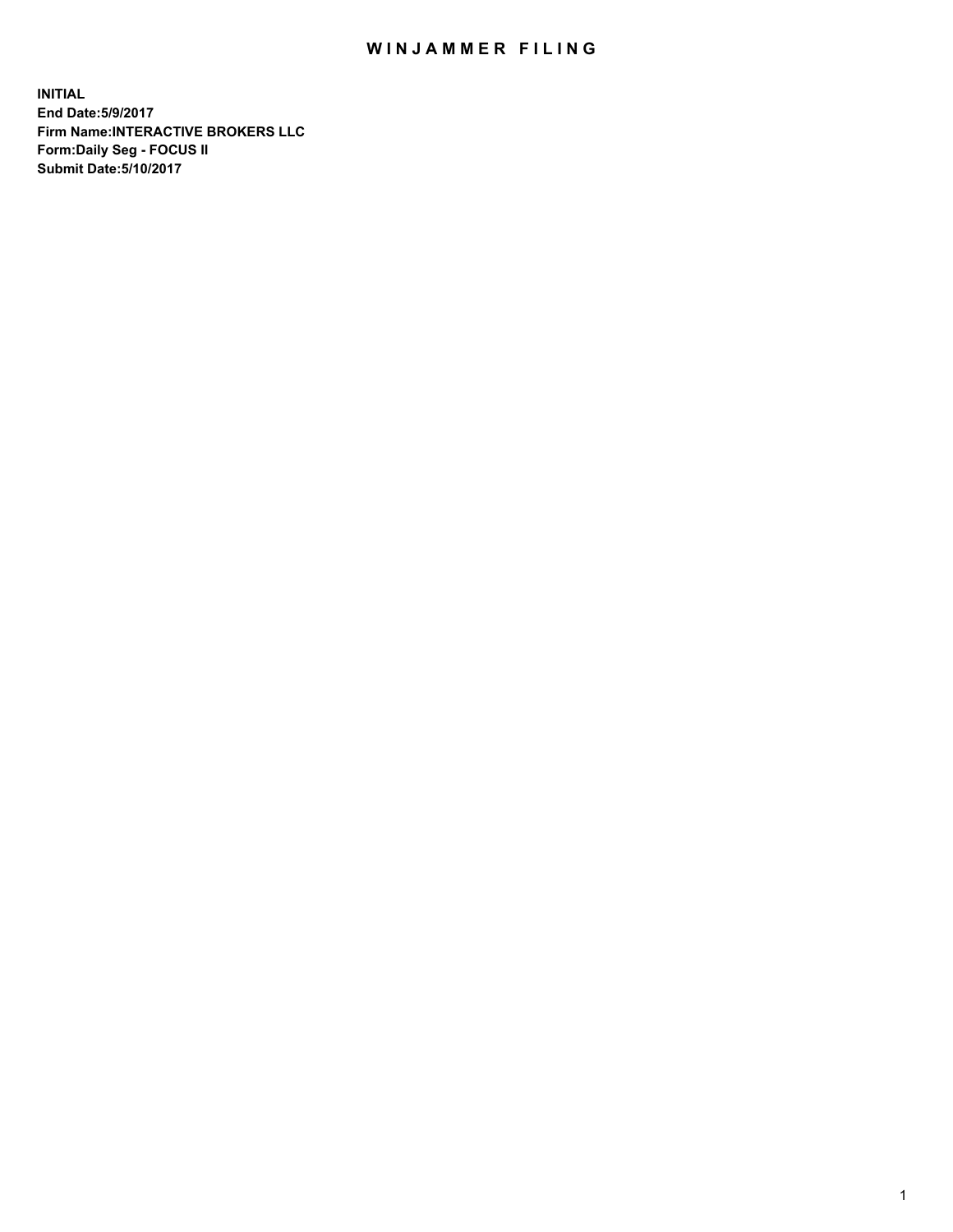## **INITIAL End Date:5/9/2017 Firm Name:INTERACTIVE BROKERS LLC Form:Daily Seg - FOCUS II Submit Date:5/10/2017 Daily Segregation - Cover Page**

| Name of Company<br><b>Contact Name</b><br><b>Contact Phone Number</b><br><b>Contact Email Address</b>                                                                                                                                                                                                                          | <b>INTERACTIVE BROKERS LLC</b><br><b>James Menicucci</b><br>203-618-8085<br>jmenicucci@interactivebrokers.c<br>om |
|--------------------------------------------------------------------------------------------------------------------------------------------------------------------------------------------------------------------------------------------------------------------------------------------------------------------------------|-------------------------------------------------------------------------------------------------------------------|
| FCM's Customer Segregated Funds Residual Interest Target (choose one):<br>a. Minimum dollar amount: ; or<br>b. Minimum percentage of customer segregated funds required:% ; or<br>c. Dollar amount range between: and; or<br>d. Percentage range of customer segregated funds required between: % and %.                       | $\overline{\mathbf{0}}$<br>0<br>155,000,000 245,000,000<br>00                                                     |
| FCM's Customer Secured Amount Funds Residual Interest Target (choose one):<br>a. Minimum dollar amount: ; or<br>b. Minimum percentage of customer secured funds required:%; or<br>c. Dollar amount range between: and; or<br>d. Percentage range of customer secured funds required between: % and %.                          | $\overline{\mathbf{0}}$<br>0<br>80,000,000 120,000,000<br>0 <sub>0</sub>                                          |
| FCM's Cleared Swaps Customer Collateral Residual Interest Target (choose one):<br>a. Minimum dollar amount: ; or<br>b. Minimum percentage of cleared swaps customer collateral required:% ; or<br>c. Dollar amount range between: and; or<br>d. Percentage range of cleared swaps customer collateral required between:% and%. | $\overline{\mathbf{0}}$<br>$\underline{\mathbf{0}}$<br>0 <sub>0</sub><br>0 <sub>0</sub>                           |

Attach supporting documents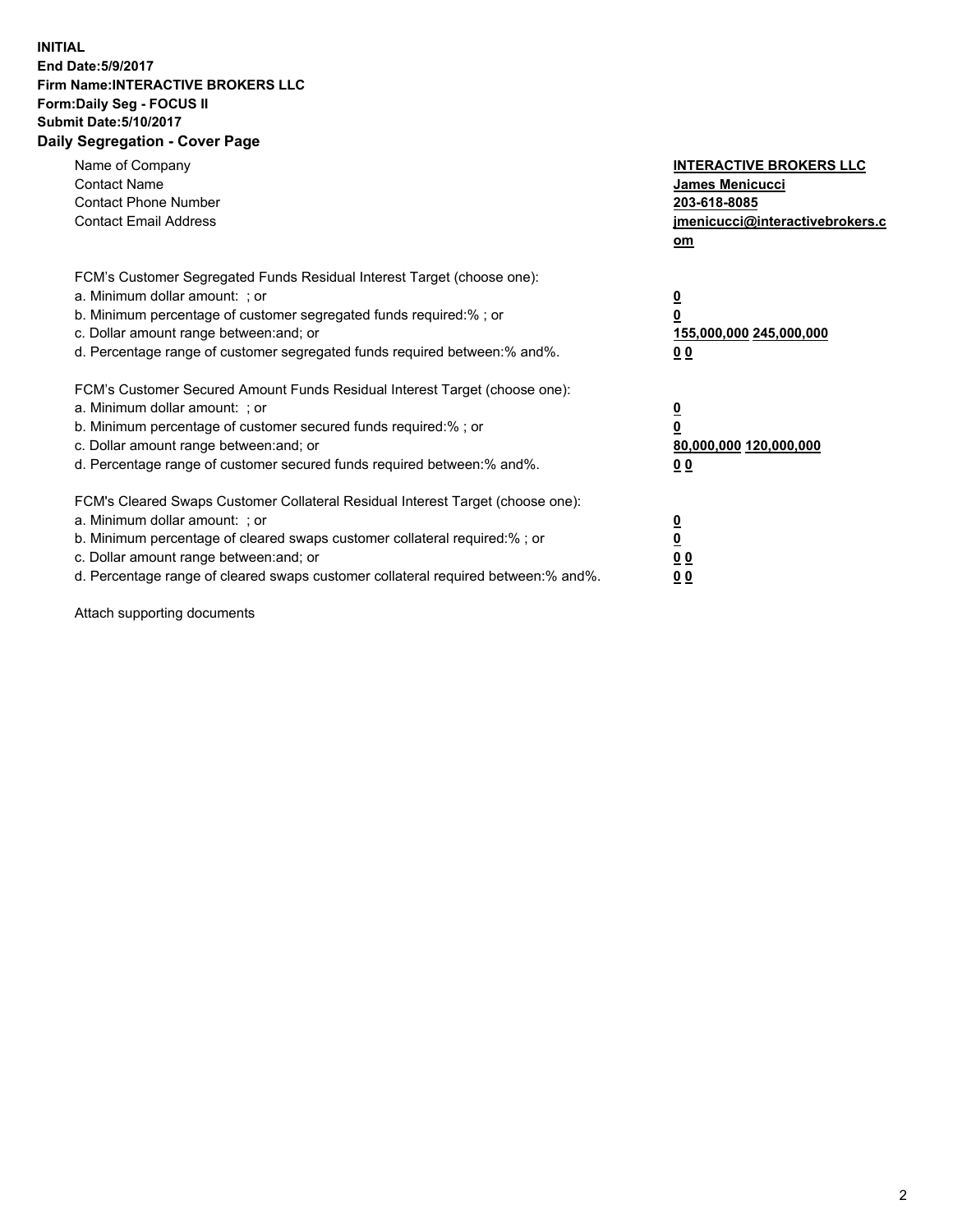## **INITIAL End Date:5/9/2017 Firm Name:INTERACTIVE BROKERS LLC Form:Daily Seg - FOCUS II Submit Date:5/10/2017 Daily Segregation - Secured Amounts**

|     | Foreign Futures and Foreign Options Secured Amounts                                         |                                  |
|-----|---------------------------------------------------------------------------------------------|----------------------------------|
|     | Amount required to be set aside pursuant to law, rule or regulation of a foreign            | $0$ [7305]                       |
|     | government or a rule of a self-regulatory organization authorized thereunder                |                                  |
| 1.  | Net ledger balance - Foreign Futures and Foreign Option Trading - All Customers             |                                  |
|     | A. Cash                                                                                     | 316,271,890 [7315]               |
|     | B. Securities (at market)                                                                   | $0$ [7317]                       |
| 2.  | Net unrealized profit (loss) in open futures contracts traded on a foreign board of trade   | 7,425,332 [7325]                 |
| 3.  | Exchange traded options                                                                     |                                  |
|     | a. Market value of open option contracts purchased on a foreign board of trade              | 71,011 [7335]                    |
|     | b. Market value of open contracts granted (sold) on a foreign board of trade                | -71,310 [7337]                   |
| 4.  | Net equity (deficit) (add lines 1.2. and 3.)                                                | 323,696,923 [7345]               |
| 5.  | Account liquidating to a deficit and account with a debit balances - gross amount           | 8,370 [7351]                     |
|     | Less: amount offset by customer owned securities                                            | 0 [7352] 8,370 [7354]            |
| 6.  | Amount required to be set aside as the secured amount - Net Liquidating Equity              | 323,705,293 [7355]               |
|     | Method (add lines 4 and 5)                                                                  |                                  |
| 7.  | Greater of amount required to be set aside pursuant to foreign jurisdiction (above) or line | 323,705,293 [7360]               |
|     | 6.                                                                                          |                                  |
|     | FUNDS DEPOSITED IN SEPARATE REGULATION 30.7 ACCOUNTS                                        |                                  |
| 1.  | Cash in banks                                                                               |                                  |
|     | A. Banks located in the United States                                                       | 58,453,000 [7500]                |
|     | B. Other banks qualified under Regulation 30.7                                              | 0 [7520] 58,453,000 [7530]       |
| 2.  | Securities                                                                                  |                                  |
|     | A. In safekeeping with banks located in the United States                                   | 326,708,595 [7540]               |
|     | B. In safekeeping with other banks qualified under Regulation 30.7                          | 0 [7560] 326,708,595 [7570]      |
| 3.  | Equities with registered futures commission merchants                                       |                                  |
|     | A. Cash                                                                                     | $0$ [7580]                       |
|     | <b>B.</b> Securities                                                                        | $0$ [7590]                       |
|     | C. Unrealized gain (loss) on open futures contracts                                         | $0$ [7600]                       |
|     | D. Value of long option contracts                                                           | $0$ [7610]                       |
|     | E. Value of short option contracts                                                          | 0 [7615] 0 [7620]                |
| 4.  | Amounts held by clearing organizations of foreign boards of trade                           |                                  |
|     | A. Cash                                                                                     | $0$ [7640]                       |
|     | <b>B.</b> Securities                                                                        | $0$ [7650]                       |
|     | C. Amount due to (from) clearing organization - daily variation                             | $0$ [7660]                       |
|     | D. Value of long option contracts                                                           | $0$ [7670]                       |
|     | E. Value of short option contracts                                                          | 0 [7675] 0 [7680]                |
| 5.  | Amounts held by members of foreign boards of trade                                          |                                  |
|     | A. Cash                                                                                     | 74,047,093 [7700]                |
|     | <b>B.</b> Securities                                                                        | $0$ [7710]                       |
|     | C. Unrealized gain (loss) on open futures contracts                                         | 1,505,549 [7720]                 |
|     | D. Value of long option contracts                                                           | 71,011 [7730]                    |
|     | E. Value of short option contracts                                                          | -71,310 [7735] 75,552,343 [7740] |
| 6.  | Amounts with other depositories designated by a foreign board of trade                      | $0$ [7760]                       |
| 7.  | Segregated funds on hand                                                                    | $0$ [7765]                       |
| 8.  | Total funds in separate section 30.7 accounts                                               | 460,713,938 [7770]               |
| 9.  | Excess (deficiency) Set Aside for Secured Amount (subtract line 7 Secured Statement         | 137,008,645 [7380]               |
|     | Page 1 from Line 8)                                                                         |                                  |
| 10. | Management Target Amount for Excess funds in separate section 30.7 accounts                 | 80,000,000 [7780]                |
| 11. | Excess (deficiency) funds in separate 30.7 accounts over (under) Management Target          | 57,008,645 [7785]                |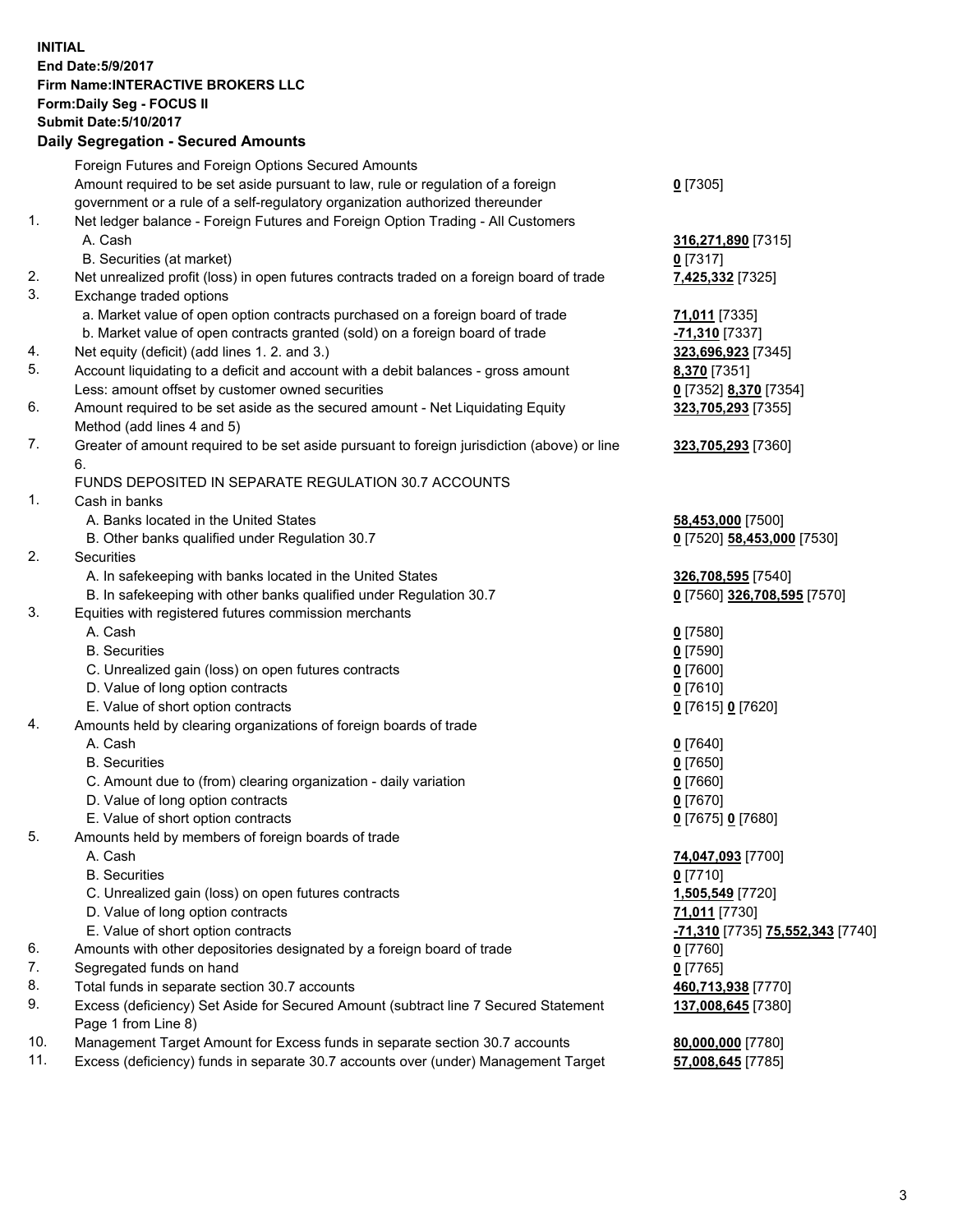**INITIAL End Date:5/9/2017 Firm Name:INTERACTIVE BROKERS LLC Form:Daily Seg - FOCUS II Submit Date:5/10/2017 Daily Segregation - Segregation Statement** SEGREGATION REQUIREMENTS(Section 4d(2) of the CEAct) 1. Net ledger balance A. Cash **3,643,869,955** [7010] B. Securities (at market) **0** [7020] 2. Net unrealized profit (loss) in open futures contracts traded on a contract market **-102,105,391** [7030] 3. Exchange traded options A. Add market value of open option contracts purchased on a contract market **123,987,827** [7032] B. Deduct market value of open option contracts granted (sold) on a contract market **-222,544,641** [7033] 4. Net equity (deficit) (add lines 1, 2 and 3) **3,443,207,750** [7040] 5. Accounts liquidating to a deficit and accounts with debit balances - gross amount **280,659** [7045] Less: amount offset by customer securities **0** [7047] **280,659** [7050] 6. Amount required to be segregated (add lines 4 and 5) **3,443,488,409** [7060] FUNDS IN SEGREGATED ACCOUNTS 7. Deposited in segregated funds bank accounts A. Cash **399,864,000** [7070] B. Securities representing investments of customers' funds (at market) **2,030,028,205** [7080] C. Securities held for particular customers or option customers in lieu of cash (at market) **0** [7090] 8. Margins on deposit with derivatives clearing organizations of contract markets A. Cash **25,039,517** [7100] B. Securities representing investments of customers' funds (at market) **1,328,618,872** [7110] C. Securities held for particular customers or option customers in lieu of cash (at market) **0** [7120] 9. Net settlement from (to) derivatives clearing organizations of contract markets **5,274,921** [7130] 10. Exchange traded options A. Value of open long option contracts **123,997,321** [7132] B. Value of open short option contracts **-222,550,682** [7133] 11. Net equities with other FCMs A. Net liquidating equity **0** [7140] B. Securities representing investments of customers' funds (at market) **0** [7160] C. Securities held for particular customers or option customers in lieu of cash (at market) **0** [7170] 12. Segregated funds on hand **0** [7150] 13. Total amount in segregation (add lines 7 through 12) **3,690,272,154** [7180] 14. Excess (deficiency) funds in segregation (subtract line 6 from line 13) **246,783,745** [7190] 15. Management Target Amount for Excess funds in segregation **155,000,000** [7194]

16. Excess (deficiency) funds in segregation over (under) Management Target Amount Excess

**91,783,745** [7198]